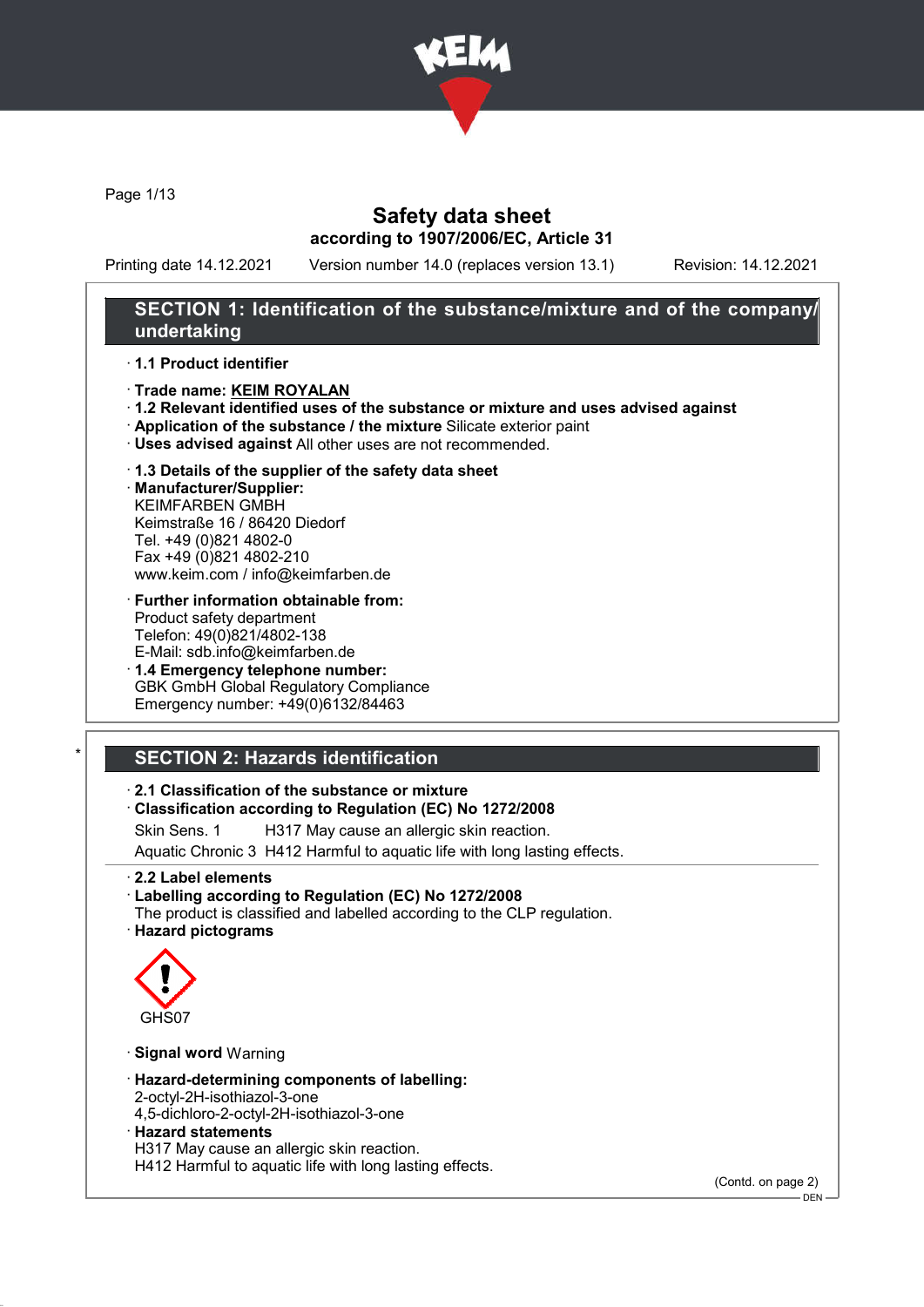

Page 2/13

# Safety data sheet according to 1907/2006/EC, Article 31

Printing date 14.12.2021 Version number 14.0 (replaces version 13.1) Revision: 14.12.2021

(Contd. of page 1)

#### Trade name: KEIM ROYALAN

### · Precautionary statements

- P102 Keep out of reach of children.<br>P261 Avoid breathing mist/vapours/
- P261 Avoid breathing mist/vapours/spray.<br>P280 Wear protective gloves / protective of
- Wear protective gloves / protective clothing.
- P273 Avoid release to the environment.
- P302+P352 IF ON SKIN: Wash with plenty of soap and water.
- P333+P313 If skin irritation or rash occurs: Get medical advice/attention.
- P362+P364 Take off contaminated clothing and wash it before reuse.<br>P501 Dispose of contents/container in accordance with regiona
- Dispose of contents/container in accordance with regional/national regulations.

#### · Additional information:

EUH211 Warning! Hazardous respirable droplets may be formed when sprayed. Do not breathe spray or mist.

- · 2.3 Other hazards Alkaline product. Avoid contact with skin and eyes.
- · Results of PBT and vPvB assessment
- · PBT: Not applicable
- · vPvB: Not applicable

#### SECTION 3: Composition/information on ingredients

#### · 3.2 Mixtures

· Description: Purely mineral fillers, potassium water glass, pure acrylate emulsion

| CAS: 13463-67-7<br>titanium dioxide [in powder form containing 1 % or]<br>$2.5 - 10%$<br>more of particles with aerodynamic diameter $\leq 10 \ \mu m$ ]<br>EINECS: 236-675-5<br>Index number: 022-006-00-2<br><b>♦ Carc. 2, H351</b><br>Reg.nr.: 01-2119486799-10-<br><b>XXXX</b><br>CAS: 26530-20-1<br>< 0.025%<br>2-octyl-2H-isothiazol-3-one<br>EINECS: 247-761-7<br>Acute Tox. 3, H301; Acute Tox. 3, H311; Acute<br>Index number: 613-112-00-5<br>Tox. 2, H330; . Skin Corr. 1, H314; Eye Dam. 1,<br>H318; ۞ Aquatic Acute 1, H400 (M=100); Aquatic<br>Chronic 1, H410 (M=100); $\diamond$ Skin Sens. 1A, H317,<br><b>EUH071</b><br>Specific concentration limit:<br>Skin Sens. 1A; H317: $C \ge 0.0015$ %<br>$< 0.01\%$<br>CAS: 64359-81-5<br>4,5-dichloro-2-octyl-2H-isothiazol-3-one<br>EINECS: 264-843-8<br>Acute Tox. 2, H330; Skin Corr. 1, H314; Eye<br>Dam. 1, H318; $\leftrightarrow$ Aquatic Acute 1, H400 (M=100);<br>Index number: 613-335-00-8<br>Aquatic Chronic 1, H410 (M=100); (1) Acute Tox. 4,<br>H302; Skin Sens. 1A, H317, EUH071<br>Specific concentration limits:<br>Skin Irrit. 2; H315: $C \ge 0.025$ %<br>Eye Irrit. 2; H319: $C \ge 0.025$ %<br>Skin Sens. 1A; H317: $C \ge 0.0015$ %<br>(Contd. on page 3) | Dangerous components: |  |  |
|----------------------------------------------------------------------------------------------------------------------------------------------------------------------------------------------------------------------------------------------------------------------------------------------------------------------------------------------------------------------------------------------------------------------------------------------------------------------------------------------------------------------------------------------------------------------------------------------------------------------------------------------------------------------------------------------------------------------------------------------------------------------------------------------------------------------------------------------------------------------------------------------------------------------------------------------------------------------------------------------------------------------------------------------------------------------------------------------------------------------------------------------------------------------------------------------------------------------------------------------|-----------------------|--|--|
|                                                                                                                                                                                                                                                                                                                                                                                                                                                                                                                                                                                                                                                                                                                                                                                                                                                                                                                                                                                                                                                                                                                                                                                                                                              |                       |  |  |
|                                                                                                                                                                                                                                                                                                                                                                                                                                                                                                                                                                                                                                                                                                                                                                                                                                                                                                                                                                                                                                                                                                                                                                                                                                              |                       |  |  |
|                                                                                                                                                                                                                                                                                                                                                                                                                                                                                                                                                                                                                                                                                                                                                                                                                                                                                                                                                                                                                                                                                                                                                                                                                                              |                       |  |  |
|                                                                                                                                                                                                                                                                                                                                                                                                                                                                                                                                                                                                                                                                                                                                                                                                                                                                                                                                                                                                                                                                                                                                                                                                                                              | nr.                   |  |  |

DEN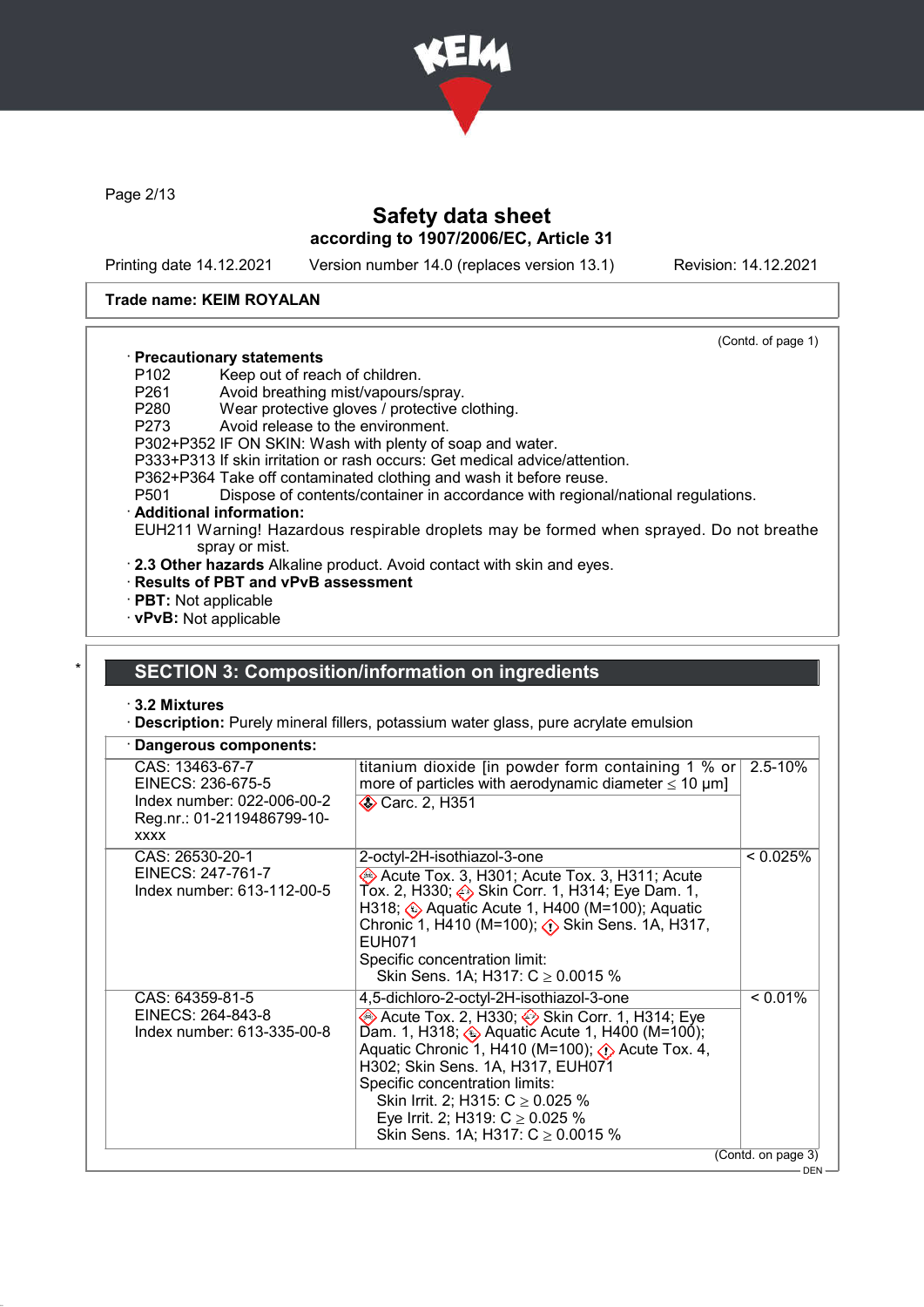

Page 3/13

# Safety data sheet according to 1907/2006/EC, Article 31

Printing date 14.12.2021 Version number 14.0 (replaces version 13.1) Revision: 14.12.2021

#### Trade name: KEIM ROYALAN

(Contd. of page 2) · Additional information: For the wording of the listed hazard phrases refer to section 16.

### SECTION 4: First aid measures

- · 4.1 Description of first aid measures
- General information:

With appearance of symptoms or in cases of doubt seek medical advice .

- When seeing the doctor we suggest to present this safety data sheet.
- · After inhalation: Supply fresh air; consult doctor in case of complaints.
- · After skin contact:

Immediately wash with water and soap and rinse thoroughly.

Do not use solvents or thinners.

If skin irritation continues, consult a doctor.

- · After eye contact: Rinse opened eye for several minutes under running water. Then consult a doctor. · After swallowing:
- Rinse mouth and throat well with water. Do not induce vomiting; call for medical help immediately.

· 4.2 Most important symptoms and effects, both acute and delayed No further relevant information available.

· 4.3 Indication of any immediate medical attention and special treatment needed

No further relevant information available.

# SECTION 5: Firefighting measures

- · 5.1 Extinguishing media
- · Suitable extinguishing agents: Product itself does not burn. Co-ordinate fire-fighting measures to the fire surroundings.
- · 5.2 Special hazards arising from the substance or mixture In case of fire, the following can be released:

carbon oxide (COx) silicon dioxid (SiO2) acrylic monomers

- · 5.3 Advice for firefighters
- · Specila protective equipment: Wear self-contained respiratory protective device.
- · Additional information

Dispose of fire debris and contaminated fire fighting water in accordance with official regulations. In case of fire do not breathe smoke, fumes and vapours.

# SECTION 6: Accidental release measures

· 6.1 Personal precautions, protective equipment and emergency procedures

Ensure adequate ventilation Avoid contact with skin and eyes.

Particular danger of slipping on leaked/spilled product.

(Contd. on page 4)

DEN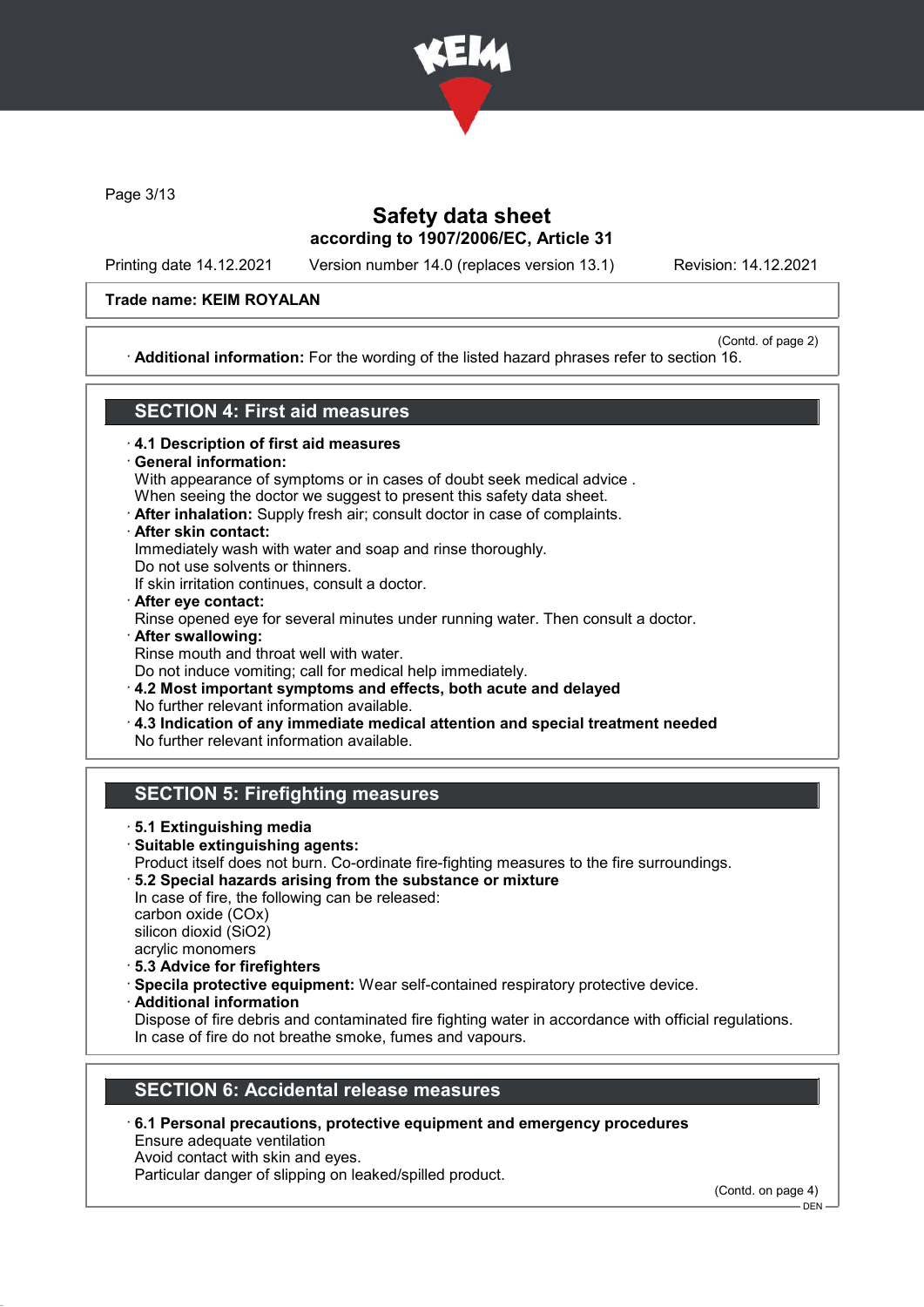

Page 4/13

### Safety data sheet according to 1907/2006/EC, Article 31

Printing date 14.12.2021 Version number 14.0 (replaces version 13.1) Revision: 14.12.2021

#### Trade name: KEIM ROYALAN

(Contd. of page 3) Respect the protection rules (see section 7 a. 8). · 6.2 Environmental precautions: Do not allow product to reach soil, sewage system or any water course. Follow local governmental rules and regulations. Inform respective authorities in case of seepage into water course or sewage system. · 6.3 Methods and material for containment and cleaning up: Absorb with liquid-binding material (sand, diatomite, acid binders, universal binders, sawdust). Dispose of the material collected according to regulations. Clear contaminated areas thoroughly. Flush rests with sufficient amount of water. 6.4 Reference to other sections See Section 7 for information on safe handling. See Section 8 for information on personal protection equipment. See Section 13 for disposal information. SECTION 7: Handling and storage · 7.1 Precautions for safe handling Avoid contact with skin and eyes. Do not inhale aerosols. Keep receptacles tightly sealed. Open and handle receptacle with care. See item 8 (8.2) for information about suitable protective equipment and technical precautions. Respect the protection rules. Information about fire - and explosion protection: The product is not flammable. No special measures required. · 7.2 Conditions for safe storage, including any incompatibilities · Storage: · Requirements to be met by storerooms and receptacles: Keep in the original containers in a cool and dry place. Store only in unopened original receptacles. · Information about storage in one common storage facility: Not required. · Further information about storage conditions: Store in a cool place. Protect from frost. Protect from heat and direct sunlight. Please note information on label · Storage class: 12 · 7.3 Specific end use(s) No further relevant information available. DEN

(Contd. on page 5)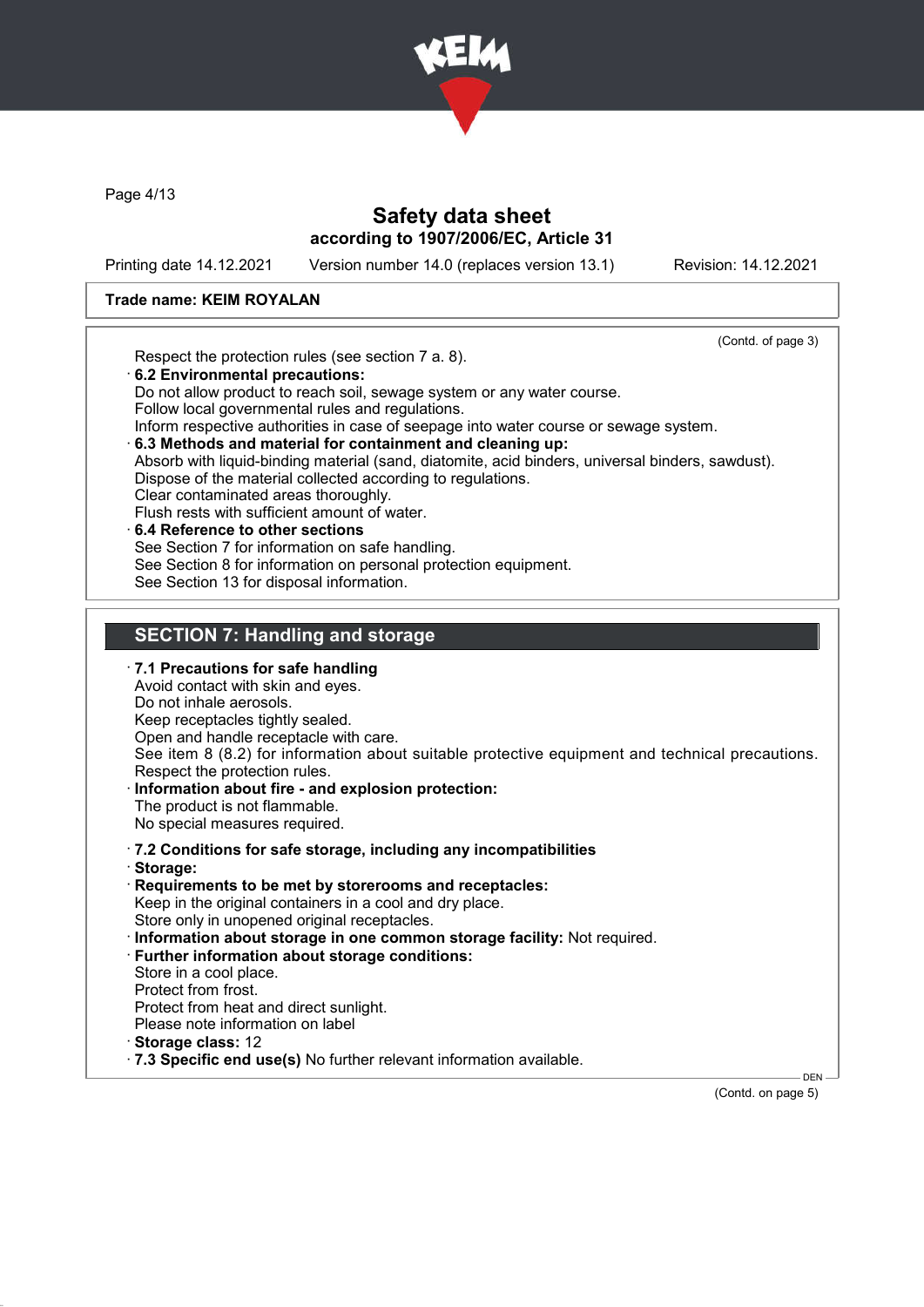

Page 5/13

# Safety data sheet according to 1907/2006/EC, Article 31

Printing date 14.12.2021 Version number 14.0 (replaces version 13.1) Revision: 14.12.2021

Trade name: KEIM ROYALAN

(Contd. of page 4)

| 8.1 Control parameters                   |                                                                                                                            |
|------------------------------------------|----------------------------------------------------------------------------------------------------------------------------|
|                                          | · Ingredients with limit values that require monitoring at the workplace:                                                  |
|                                          | 13463-67-7 titanium dioxide [in powder form containing 1 % or more of particles with<br>aerodynamic diameter $\leq 10$ µm] |
|                                          | AGW (Germany) Long-term value: 1.25* 10** mg/m <sup>3</sup><br>2(II);*alveolengängig**einatembar; AGS, DFG                 |
|                                          | 26530-20-1 2-octyl-2H-isothiazol-3-one                                                                                     |
|                                          | AGW (Germany) Long-term value: 0.05 E mg/m <sup>3</sup><br>2(I); DFG, H, Y                                                 |
|                                          | Additional information: The lists valid during the making were used as basis.                                              |
| 8.2 Exposure controls                    |                                                                                                                            |
|                                          | · Individual protection measures, such as personal protective equipment                                                    |
|                                          | · General protective and hygienic measures:                                                                                |
|                                          | Avoid contact with the eyes and skin.                                                                                      |
| Do not inhale aerosols.                  |                                                                                                                            |
|                                          | Wash hands before breaks and at the end of work.                                                                           |
|                                          | Immediately remove all soiled and contaminated clothing.                                                                   |
| <b>Respiratory protection:</b>           |                                                                                                                            |
| Combination filter A/P                   | Use suitable respiratory protective device only when aerosol or mist is formed.                                            |
| <b>Hand protection Protective gloves</b> |                                                                                                                            |
| <b>Material of gloves</b>                |                                                                                                                            |
| suitable material e.g.:                  |                                                                                                                            |
| Nitrile rubber, NBR                      |                                                                                                                            |
| Natural rubber, NR                       |                                                                                                                            |
| PVC gloves                               |                                                                                                                            |
|                                          | Recommended thickness of the material: $\geq 0.5$ mm                                                                       |
|                                          | The selection of the suitable gloves does not only depend on the material, but also on further marks                       |
|                                          | of quality and varies from manufacturer to manufacturer. As the product is a preparation of several                        |
|                                          | substances, the resistance of the glove material can not be calculated in advance and has therefore                        |
|                                          | to be checked prior to the application.<br>Penetration time of glove material                                              |
|                                          | Value for the permeation: level $\geq 6$ (480 min)                                                                         |
|                                          | The determined penetration times according to EN 16523-1:2015 are not performed under practical                            |
|                                          | conditions. Therefore a maximum wearing time, which corresponds to 50% of the penetration time,                            |
| is recommended.                          |                                                                                                                            |
|                                          | The exact break trough time has to be found out by the manufacturer of the protective gloves and                           |
| has to be observed.                      |                                                                                                                            |
|                                          | Eye/face protection Tightly sealed goggles                                                                                 |
| <b>Body protection:</b>                  |                                                                                                                            |
|                                          |                                                                                                                            |
| Protective work clothing                 | After contact with skin wash thoroughly with water and apply lotion.                                                       |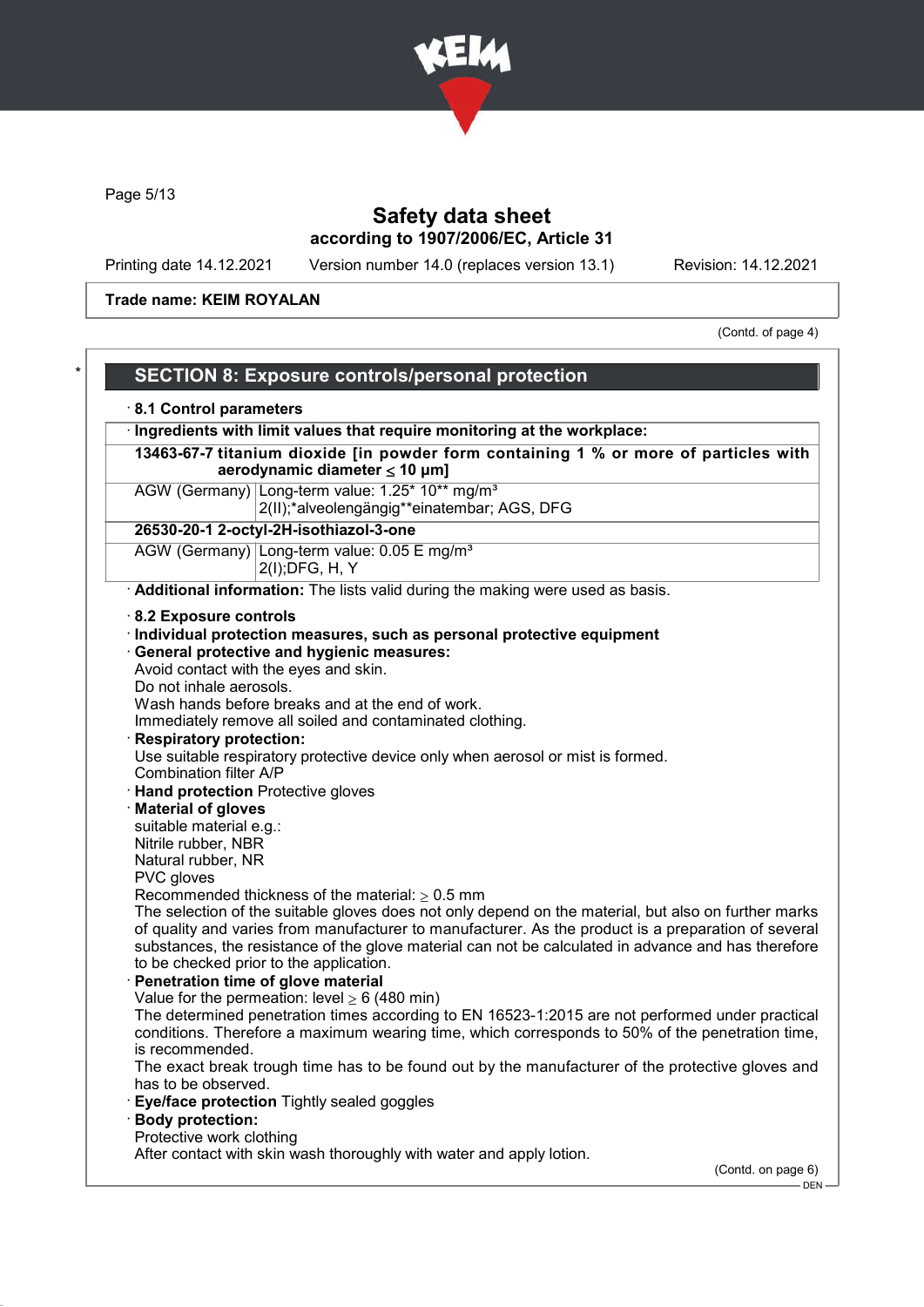

Page 6/13

# Safety data sheet according to 1907/2006/EC, Article 31

Printing date 14.12.2021 Version number 14.0 (replaces version 13.1) Revision: 14.12.2021

(Contd. of page 5)

#### Trade name: KEIM ROYALAN

### · Environmental exposure controls

See Section 12 and 6.2

No further relevant information available.

### SECTION 9: Physical and chemical properties

| 9.1 Information on basic physical and chemical properties |                                                |
|-----------------------------------------------------------|------------------------------------------------|
| <b>General Information</b>                                |                                                |
| · Physical state                                          | <b>Fluid</b>                                   |
| · Colour:                                                 | According to product specification             |
| · Odour:                                                  | Weak, characteristic                           |
| Odour threshold:                                          | Not determined                                 |
| · Melting point/freezing point:                           | Not determined                                 |
| · Boiling point or initial boiling point and              |                                                |
| boiling range                                             | Not determined                                 |
| · Flammability                                            | Not applicable                                 |
| · Lower and upper explosion limit                         |                                                |
| · Lower:                                                  | Not applicable                                 |
| · Upper:                                                  | Not applicable                                 |
| · Flash point:                                            | Not applicable                                 |
| · Auto-ignition temperature:                              | Product is not selfigniting.                   |
| · Decomposition temperature:                              | Not determined                                 |
| $\cdot$ pH at 20 $\degree$ C                              | $11.4*$                                        |
| · Viscosity:                                              |                                                |
| <b>Kinematic viscosity</b>                                | Not determined                                 |
| Dynamic at 20 °C:                                         | 900-1.200* mPas                                |
| · Solubility                                              |                                                |
| $\cdot$ water:                                            | Miscible                                       |
| · Partition coefficient n-octanol/water (log              |                                                |
| value)                                                    | Not applicable                                 |
| · Vapour pressure at 20 °C:                               | $~23$ hPa                                      |
| Density and/or relative density                           |                                                |
| Density at 20 °C:                                         | 1.3-1.6* $g/cm3$                               |
| · Relative density                                        | Not determined                                 |
| · Vapour density                                          | Not applicable.                                |
| $\cdot$ 9.2 Other information                             | * The values are for freshly produced material |
|                                                           | and may change with the time.                  |
| · Appearance:                                             |                                                |
| · Form:                                                   | Pasty                                          |
| · Important information on protection of health           |                                                |
| and environment, and on safety.                           |                                                |
| · Ignition temperature:                                   | Not determined                                 |
| <b>Explosive properties:</b>                              | Product does not present an explosion hazard.  |
|                                                           |                                                |
|                                                           | (Contd. on page 7)                             |

DEN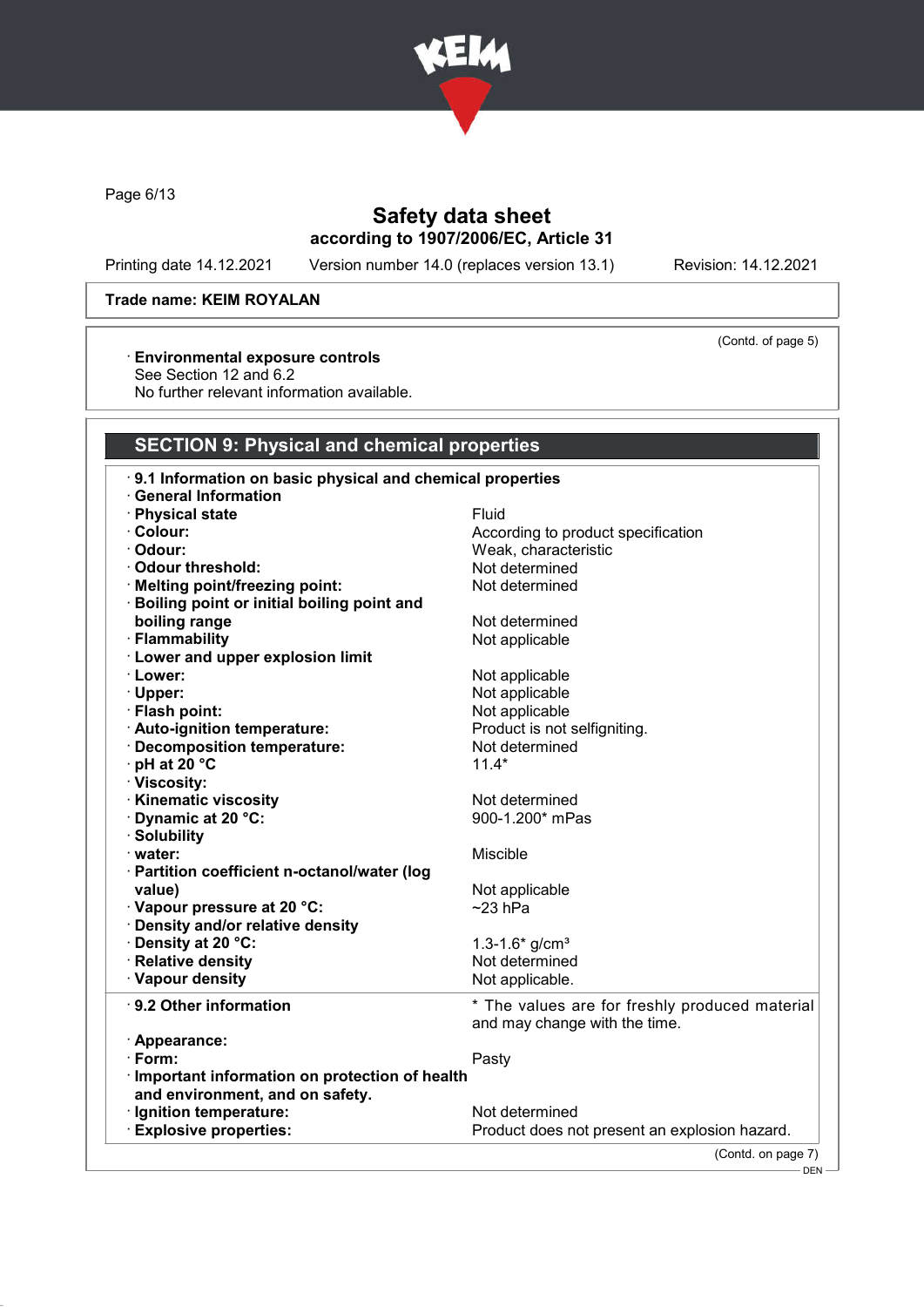

Page 7/13

# Safety data sheet according to 1907/2006/EC, Article 31

Printing date 14.12.2021 Version number 14.0 (replaces version 13.1) Revision: 14.12.2021

#### Trade name: KEIM ROYALAN

|                                               | (Contd. of page 6) |
|-----------------------------------------------|--------------------|
| Change in condition                           |                    |
| · Softening point/range                       |                    |
| · Oxidising properties:                       | Not applicable     |
| <b>Evaporation rate</b>                       | Not applicable     |
| · Information with regard to physical hazard  |                    |
| classes                                       |                    |
| · Explosives                                  | Void               |
| · Flammable gases                             | Void               |
| · Aerosols                                    | Void               |
| · Oxidising gases                             | Void               |
| · Gases under pressure                        | Void               |
| · Flammable liquids                           | Void               |
| · Flammable solids                            | Void               |
| $\cdot$ Self-reactive substances and mixtures | Void               |
| · Pyrophoric liquids                          | Void               |
| · Pyrophoric solids                           | Void               |
| · Self-heating substances and mixtures        | Void               |
| · Substances and mixtures, which emit         |                    |
| flammable gases in contact with water         | Void               |
| · Oxidising liquids                           | Void               |
| · Oxidising solids                            | Void               |
| · Organic peroxides                           | Void               |
| Corrosive to metals                           | Void               |
| · Desensitised explosives                     | Void               |

### SECTION 10: Stability and reactivity

- · 10.1 Reactivity No further relevant information available.
- · 10.2 Chemical stability Stable under normal conditions of storage and use.

· Thermal decomposition / conditions to be avoided:

- No decomposition if used according to specifications.
- · 10.3 Possibility of hazardous reactions No dangerous reactions known.
- · 10.4 Conditions to avoid No further relevant information available.
- · 10.5 Incompatible materials:

Acids Metals

· 10.6 Hazardous decomposition products: In case of fire, the following can be released: Carbon oxides (COx) silicon dioxid (SiO2) acrylic monomers No hazardous decomposition products if stored and handled as prescribed.

(Contd. on page 8)

DEN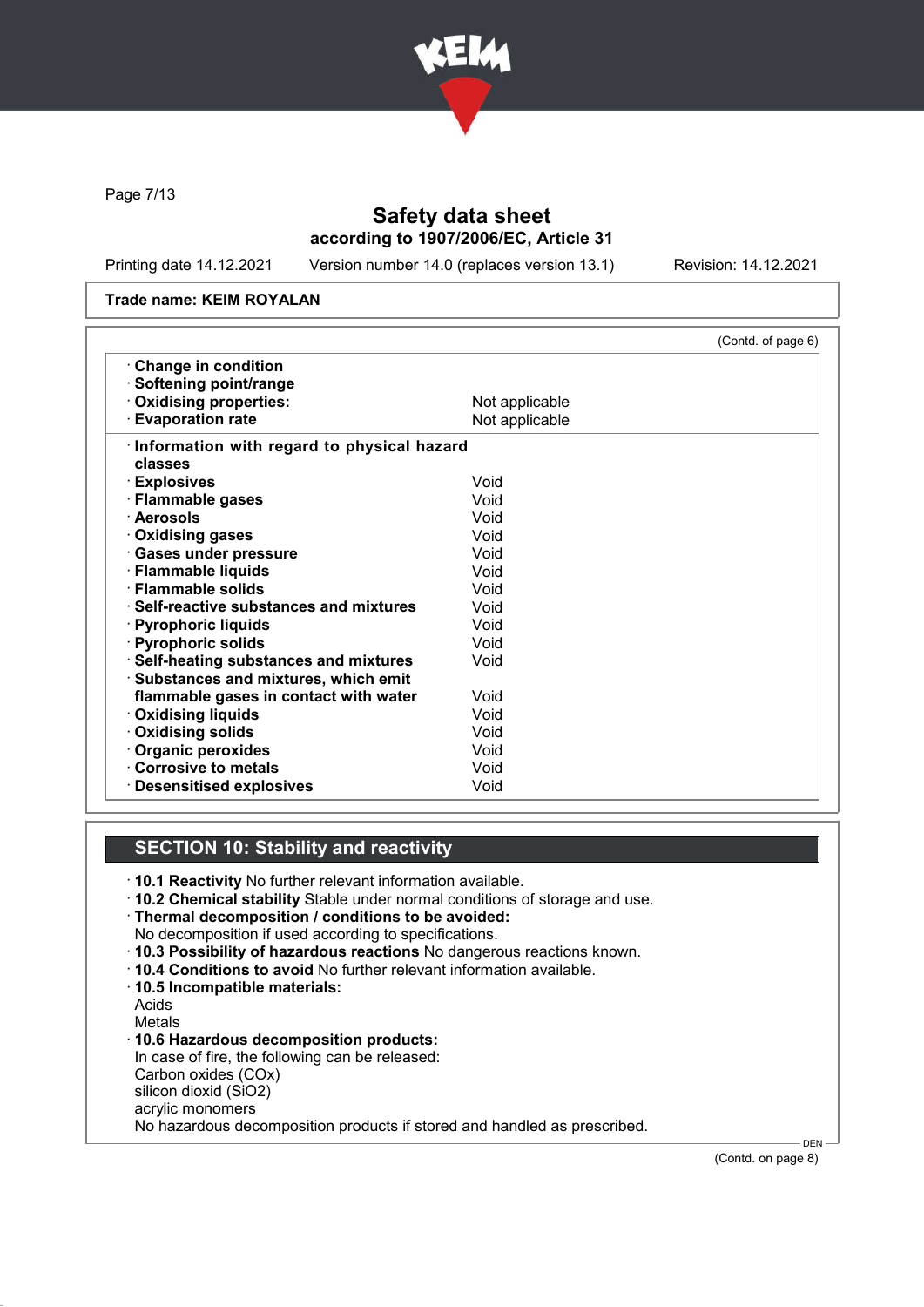

Page 8/13

# Safety data sheet according to 1907/2006/EC, Article 31

Printing date 14.12.2021 Version number 14.0 (replaces version 13.1) Revision: 14.12.2021

Trade name: KEIM ROYALAN

(Contd. of page 7)

|        |                                                             | · LD/LC50 values relevant for classification:                                                                                                                                                                                                                                                                                                                                                                                                                                                                                                                                                                                                                                                                                                                                                                                                                              |
|--------|-------------------------------------------------------------|----------------------------------------------------------------------------------------------------------------------------------------------------------------------------------------------------------------------------------------------------------------------------------------------------------------------------------------------------------------------------------------------------------------------------------------------------------------------------------------------------------------------------------------------------------------------------------------------------------------------------------------------------------------------------------------------------------------------------------------------------------------------------------------------------------------------------------------------------------------------------|
|        |                                                             | 13463-67-7 titanium dioxide [in powder form containing 1 % or more of particles with<br>aerodynamic diameter $\leq 10$ µm]                                                                                                                                                                                                                                                                                                                                                                                                                                                                                                                                                                                                                                                                                                                                                 |
|        |                                                             | Inhalative $ ATE \text{ mix } (4h)   > 5 \text{ mg/l } (inhalative)$                                                                                                                                                                                                                                                                                                                                                                                                                                                                                                                                                                                                                                                                                                                                                                                                       |
|        | ATE mix                                                     | >2,000 mg/kg (dermal)                                                                                                                                                                                                                                                                                                                                                                                                                                                                                                                                                                                                                                                                                                                                                                                                                                                      |
|        |                                                             | $>2,000$ mg/kg (orally)                                                                                                                                                                                                                                                                                                                                                                                                                                                                                                                                                                                                                                                                                                                                                                                                                                                    |
|        | <b>NOAEL</b>                                                | 3,500 mg/kg /Oral (rat) (90d)                                                                                                                                                                                                                                                                                                                                                                                                                                                                                                                                                                                                                                                                                                                                                                                                                                              |
|        |                                                             | 26530-20-1 2-octyl-2H-isothiazol-3-one                                                                                                                                                                                                                                                                                                                                                                                                                                                                                                                                                                                                                                                                                                                                                                                                                                     |
| Oral   | <b>LD50</b>                                                 | 125 mg/kg (ATE)                                                                                                                                                                                                                                                                                                                                                                                                                                                                                                                                                                                                                                                                                                                                                                                                                                                            |
| Dermal | LD50                                                        | 311 mg/kg (ATE)                                                                                                                                                                                                                                                                                                                                                                                                                                                                                                                                                                                                                                                                                                                                                                                                                                                            |
|        | Inhalative $LC50/4 h$                                       | 0.27 mg/l (ATE)                                                                                                                                                                                                                                                                                                                                                                                                                                                                                                                                                                                                                                                                                                                                                                                                                                                            |
|        |                                                             | 64359-81-5 4,5-dichloro-2-octyl-2H-isothiazol-3-one                                                                                                                                                                                                                                                                                                                                                                                                                                                                                                                                                                                                                                                                                                                                                                                                                        |
| Oral   | <b>LD50</b>                                                 | 567 mg/kg (ATE)                                                                                                                                                                                                                                                                                                                                                                                                                                                                                                                                                                                                                                                                                                                                                                                                                                                            |
| Dermal | LD50                                                        | >2,000 mg/kg (ATE)                                                                                                                                                                                                                                                                                                                                                                                                                                                                                                                                                                                                                                                                                                                                                                                                                                                         |
|        | Inhalative   LC50/4 h                                       | $0.16$ mg/l (ATE)                                                                                                                                                                                                                                                                                                                                                                                                                                                                                                                                                                                                                                                                                                                                                                                                                                                          |
|        | · Respiratory or skin sensitisation                         | · Skin corrosion/irritation Frequent persistent contact with the skin may cause skin irritation.<br>Serious eye damage/irritation In case of longer exposure, irritating effect is possible.<br>during inhalation: Irritant effect possible.<br>during swallowing: Irritant effect possible                                                                                                                                                                                                                                                                                                                                                                                                                                                                                                                                                                                |
|        | $OIT = 2$ -octyl-2H-isothiazol-3-one                        | Contains OIT, DCOIT. May produce an allergic reaction.<br>DCOIT = 4,5-dichloro-2-octyl-2H-isothiazol-3-one<br>Germ cell mutagenicity Based on available data, the classification criteria are not met.<br>Carcinogenicity Based on available data, the classification criteria are not met.<br>Reproductive toxicity Based on available data, the classification criteria are not met.<br>STOT-single exposure Based on available data, the classification criteria are not met.<br>STOT-repeated exposure Based on available data, the classification criteria are not met.<br>Aspiration hazard Based on available data, the classification criteria are not met.<br>Other information (about experimental toxicology):<br>Experimental analysis are not available.<br>The product was not tested. The statements on toxicology have been derived from the properties of |
|        | the individual components.<br>Subacute to chronic toxicity: |                                                                                                                                                                                                                                                                                                                                                                                                                                                                                                                                                                                                                                                                                                                                                                                                                                                                            |
|        | <b>Repeated dose toxicity</b>                               |                                                                                                                                                                                                                                                                                                                                                                                                                                                                                                                                                                                                                                                                                                                                                                                                                                                                            |
|        |                                                             | 13463-67-7 titanium dioxide [in powder form containing 1 % or more of particles with<br>aerodynamic diameter $\leq 10$ µm]                                                                                                                                                                                                                                                                                                                                                                                                                                                                                                                                                                                                                                                                                                                                                 |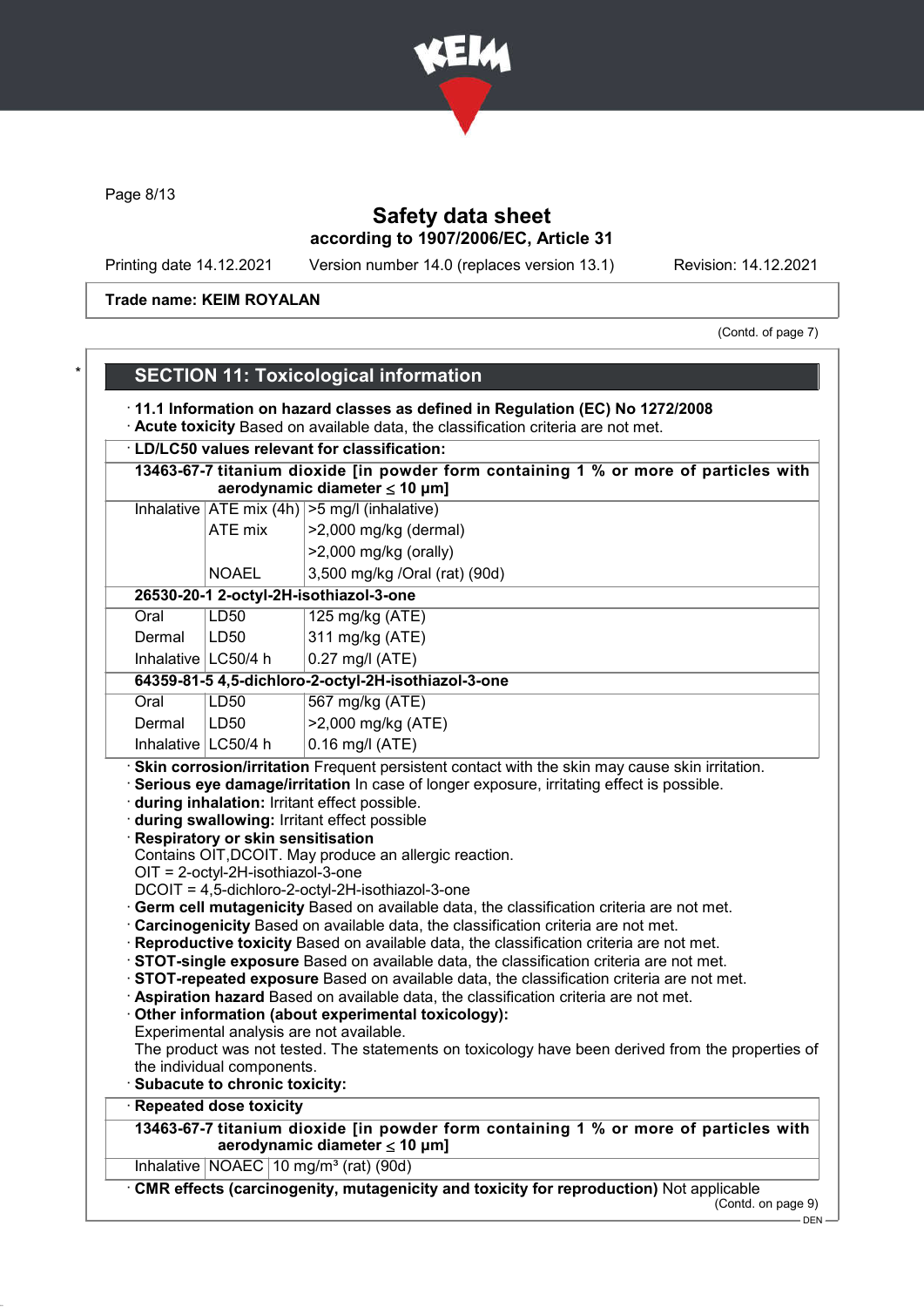

Page 9/13

# Safety data sheet according to 1907/2006/EC, Article 31

Printing date 14.12.2021 Version number 14.0 (replaces version 13.1) Revision: 14.12.2021

(Contd. of page 8)

### Trade name: KEIM ROYALAN

#### · 11.2 Information on other hazards

· Endocrine disrupting properties

None of the ingredients is listed.

|                  | Harmful to aquatic organisms.<br>May cause long-term adverse effects in the aquatic environment.                                                              |
|------------------|---------------------------------------------------------------------------------------------------------------------------------------------------------------|
|                  | 13463-67-7 titanium dioxide [in powder form containing 1 % or more of particles with<br>aerodynamic diameter $\leq$ 10 µm]                                    |
| <b>NOEC</b>      | $\geq$ 100,000 mg/kg (sediment fresh water)                                                                                                                   |
| EC <sub>50</sub> | >100 mg/kg (Freshwater algae) (OECD 201)                                                                                                                      |
| <b>EC 50</b>     | >10,000 mg/l (algae) (ISO 10253)                                                                                                                              |
| <b>LC 50</b>     | >10,000 mg/l (marine fish) (OECD 203)                                                                                                                         |
|                  | >1,000 mg/l (freshwater fish) (EPA-540/9-85-006)                                                                                                              |
|                  | >1,000 mg/l (daphnia) (OECD 202)                                                                                                                              |
|                  | 26530-20-1 2-octyl-2H-isothiazol-3-one                                                                                                                        |
| <b>NOEC</b>      | 0.004 mg/l /72H (algae) (OECD 201)                                                                                                                            |
|                  | 0.022 mg/l /28d (fish) (OECD 210)                                                                                                                             |
|                  | 0.002 mg/l /21d (daphnia) (OECD 211)                                                                                                                          |
|                  | EC 20/30min 10.4 mg/l (sewage sludge) (Literatur)                                                                                                             |
| EC 50/48h        | 0.42 mg/l (daphnia) (OECD 202)                                                                                                                                |
| EC 50/72 h       | 0.084 mg/l (algae) (OECD 201)                                                                                                                                 |
| EC20/3h          | 7.3 mg/l (sewage sludge) (OECD 209)                                                                                                                           |
| LC 50/96 h       | 0.036 mg/l (fish) (OECD 203)                                                                                                                                  |
|                  | 64359-81-5 4,5-dichloro-2-octyl-2H-isothiazol-3-one                                                                                                           |
| <b>NOEC</b>      | 0.015 mg/l (algae) (OECD 201)                                                                                                                                 |
|                  | 0.00047 mg/l /28d (fish) (OECD 210)                                                                                                                           |
|                  | 0.0004 mg/l /21d (daphnia) (OECD 211)                                                                                                                         |
| EC 50/48h        | 0.0097 mg/l (daphnia) (OECD 202)                                                                                                                              |
| EC 50/72 h       | 0.025 mg/l (algae) (OECD 201)                                                                                                                                 |
| LC 50/96 h       | 0.0078 mg/l (fish) (OECD 203)                                                                                                                                 |
|                  | · 12.2 Persistence and degradability No further relevant information available.<br>· 12.3 Bioaccumulative potential Non significant accumulation in organisms |
|                  | · Bioconcentration factor (BCF)                                                                                                                               |
|                  | 64359-81-5 4,5-dichloro-2-octyl-2H-isothiazol-3-one 13                                                                                                        |
|                  | · 12.4 Mobility in soil No further relevant information available.                                                                                            |
|                  | (Contd. on page 10)                                                                                                                                           |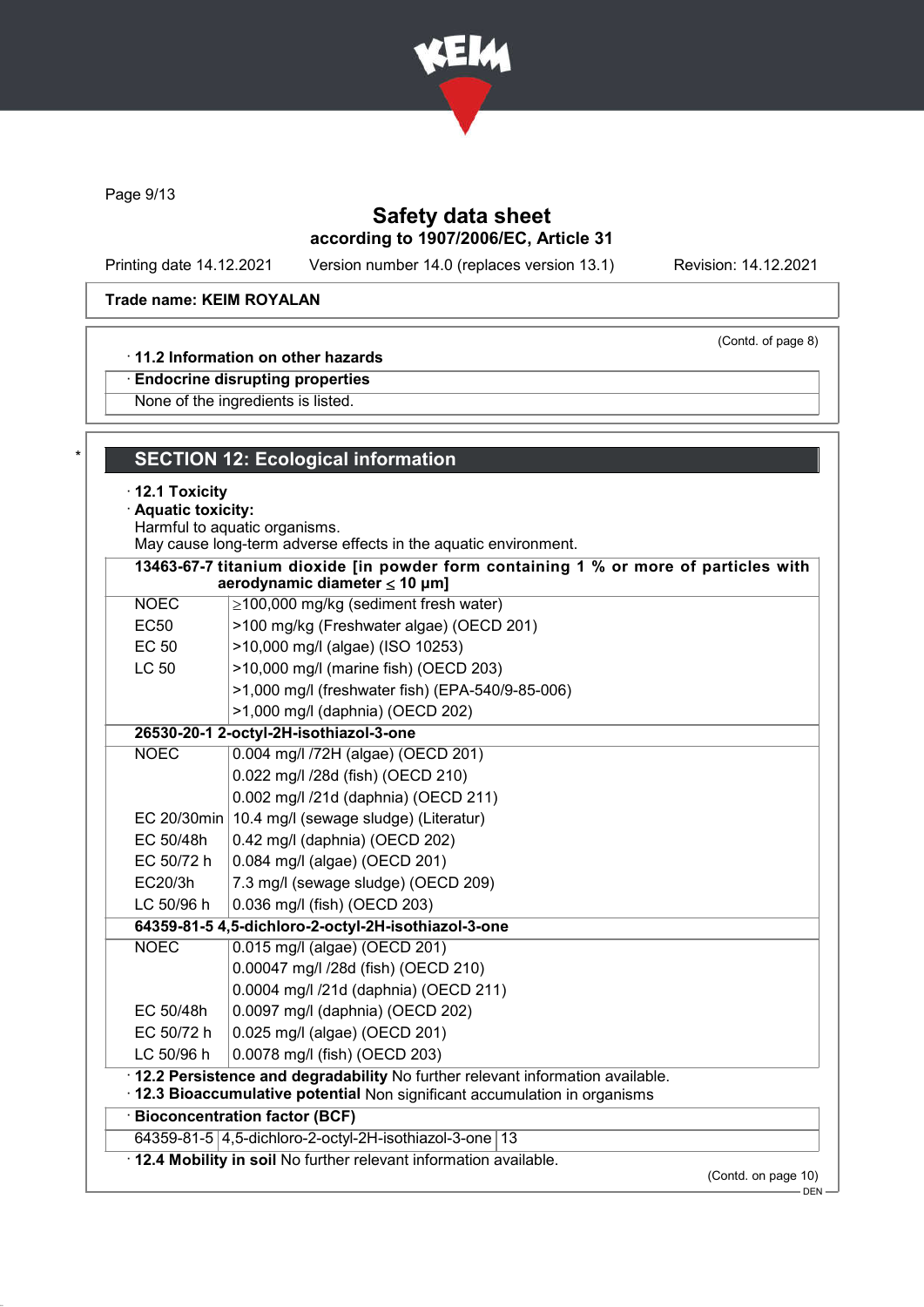

Page 10/13

### Safety data sheet according to 1907/2006/EC, Article 31

Printing date 14.12.2021 Version number 14.0 (replaces version 13.1) Revision: 14.12.2021

(Contd. of page 9)

#### Trade name: KEIM ROYALAN



- · vPvB: Not applicable
- · 12.6 Endocrine disrupting properties
- The product does not contain substances with endocrine disrupting properties.
- · 12.7 Other adverse effects
- · Additional ecological information:
- · AOX-indication:

The product can take influence in small measure on the AOX-load of the waste water.

- · According to the formulation contains the following heavy metals and compounds from the EU guideline NO. 2006/11/EC:
- The product contains TiO2.

### General notes:

At present there are no ecotoxicological assessments.

Do not allow product to reach ground water, water course or sewage system.

The statements on ecotoxicology have been derived from the properties of the individual components.

Water hazard class 2 (German Regulation) (Self-assessment): hazardous for water

# SECTION 13: Disposal considerations

### · 13.1 Waste treatment methods

· Recommendation

Must not be disposed with household garbage. Do not allow product to reach sewage system. Disposal must be made according to official regulations.

#### · European waste catalogue

08 01 11\* waste paint and varnish containing organic solvents or other hazardous substances

· Uncleaned packaging:

· Recommendation: Disposal must be made according to official regulations.

· Recommended cleansing agents: Water, if necessary with cleansing agents.

| <b>SECTION 14: Transport information</b>                  |      |                     |
|-----------------------------------------------------------|------|---------------------|
| $\cdot$ 14.1 UN number or ID number<br>· ADR, IMDG, IATA  | Void |                     |
| $\cdot$ 14.2 UN proper shipping name<br>· ADR, IMDG, IATA | Void |                     |
| 14.3 Transport hazard class(es)                           |      |                     |
| · ADR, IMDG, IATA<br>· Class                              | Void |                     |
|                                                           |      | (Contd. on page 11) |
|                                                           |      | $DEN -$             |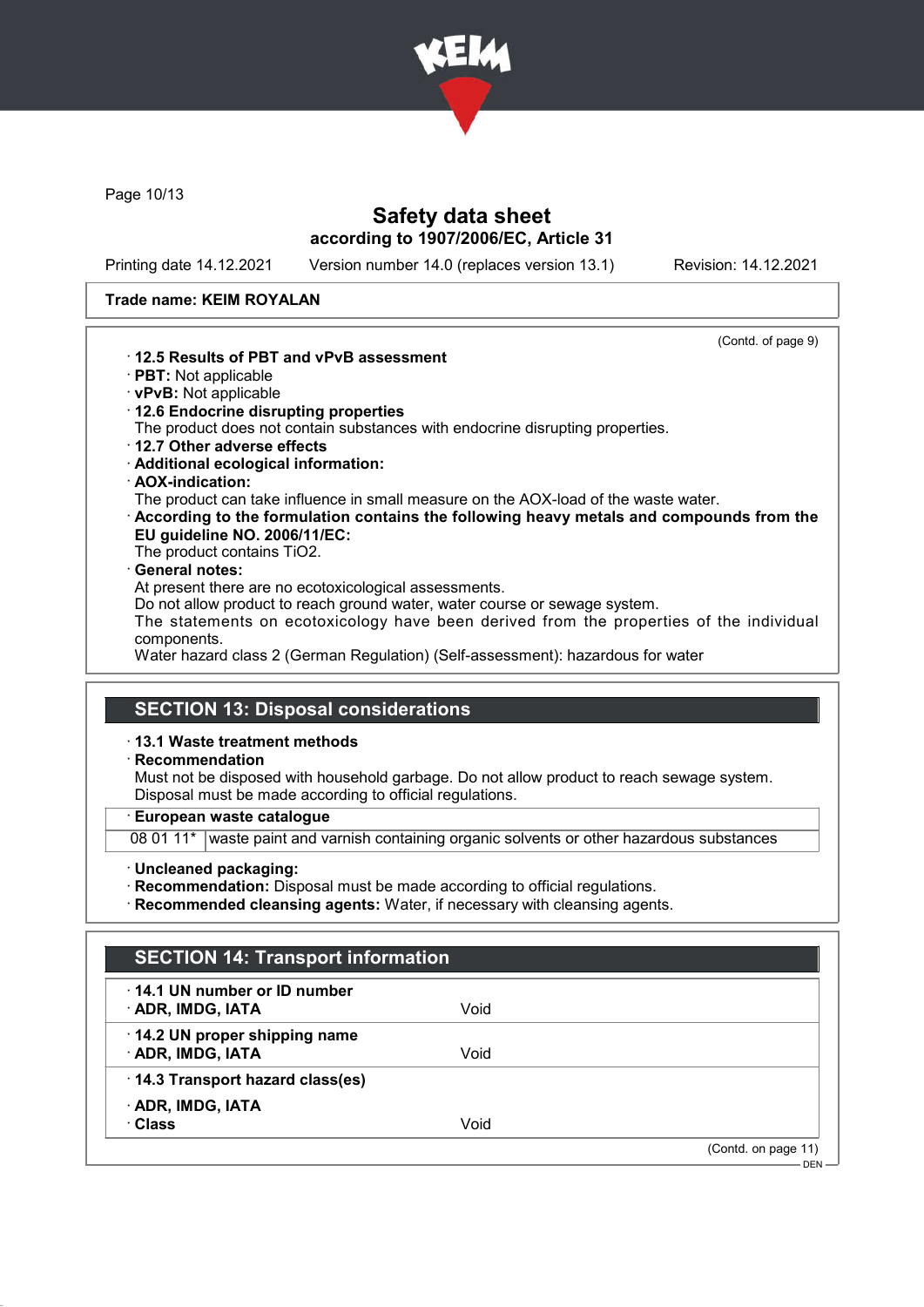

Page 11/13

### Safety data sheet according to 1907/2006/EC, Article 31

Printing date 14.12.2021 Version number 14.0 (replaces version 13.1) Revision: 14.12.2021

Trade name: KEIM ROYALAN

|                                                                        | (Contd. of page 10)                                           |
|------------------------------------------------------------------------|---------------------------------------------------------------|
| 14.4 Packing group<br>· ADR, IMDG, IATA                                | Void                                                          |
| 14.5 Environmental hazards:                                            | Not applicable.                                               |
| 14.6 Special precautions for user                                      | Not applicable                                                |
| 14.7 Maritime transport in bulk according to<br><b>IMO instruments</b> | Not applicable                                                |
| · Transport/Additional information:                                    | No dangerous good in sense of these transport<br>regulations. |
| · UN "Model Regulation":                                               | Void                                                          |

#### **SECTION 15: Regulatory information**

- · 15.1 Safety, health and environmental regulations/legislation specific for the substance or mixture
- · Labelling according to Regulation (EC) No 1272/2008 For information on labelling please refer to section 2 of this document.
- · Directive 2012/18/EU
- · Named dangerous substances ANNEX I None of the ingredients is listed.
- · LIST OF SUBSTANCES SUBJECT TO AUTHORISATION (ANNEX XIV)
- None of the ingredients is listed.
- · Regulation (EU) No 649/2012

Ban (Sub-category: p(1) - pesticide in the group of plant protection products) according to Union legislation.

DIRECTIVE 2011/65/EU on the restriction of the use of certain hazardous substances in electrical and electronic equipment – Annex II

None of the ingredients is listed.

· REGULATION (EU) 2019/1148

Annex I - RESTRICTED EXPLOSIVES PRECURSORS (Upper limit value for the purpose of licensing under Article 5(3))

None of the ingredients is listed.

### Annex II - REPORTABLE EXPLOSIVES PRECURSORS

None of the ingredients is listed.

### Regulation (EC) No 273/2004 on drug precursors

None of the ingredients is listed.

Regulation (EC) No 111/2005 laying down rules for the monitoring of trade between the Community and third countries in drug precursors

None of the ingredients is listed.

(Contd. on page 12)

 $-$  DEN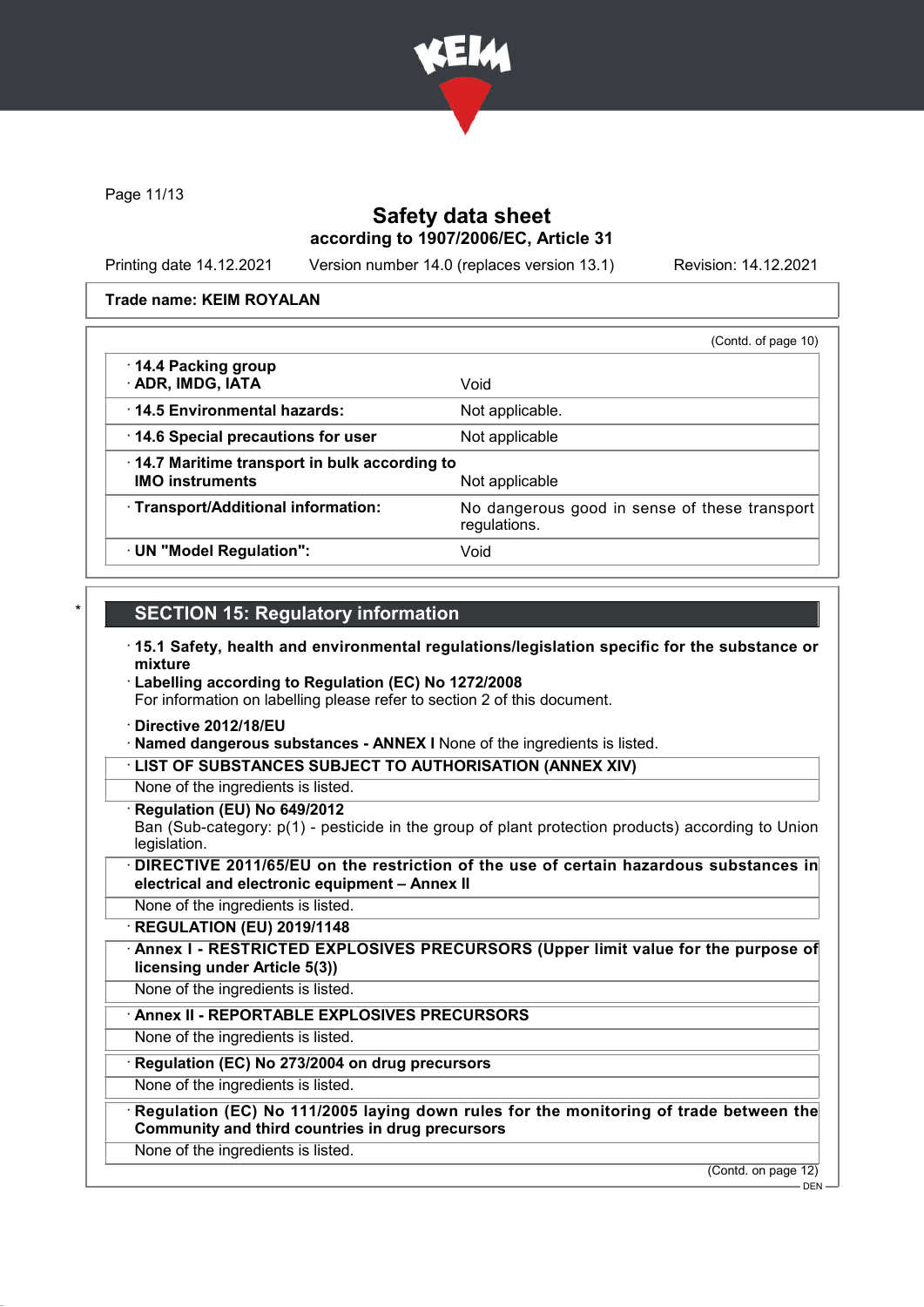

Page 12/13

### Safety data sheet according to 1907/2006/EC, Article 31

Printing date 14.12.2021 Version number 14.0 (replaces version 13.1) Revision: 14.12.2021

#### Trade name: KEIM ROYALAN

(Contd. of page 11)

#### · National regulations:

· Waterhazard class: Water hazard class 2 (Self-assessment): hazardous for water.

· Other regulations, limitations and prohibitive regulations

· Please note:

TRGS 200 (Germany) TRGS 500 (Germany)

TRGS 510 (Germany)

TRGS 900 (Germany)

- · Substances of very high concern (SVHC) according to REACH, Article 57 Not applicable · Product-Code/Giscode: BSW50
- · 15.2 Chemical safety assessment: A Chemical Safety Assessment has not been carried out.

### SECTION 16: Other information

This information is based on our present knowledge. However, this shall not constitute a guarantee for any specific product features and shall not establish a legally valid contractual relationship.

# **Relevant phrases**<br>H301 Toxic if sv

- H301 Toxic if swallowed.<br>H302 Harmful if swallowe
- H<sub>302</sub> Harmful if swallowed.<br>H<sub>311</sub> Toxic in contact with s
- Toxic in contact with skin.
- H314 Causes severe skin burns and eye damage.
- H317 May cause an allergic skin reaction.
- H318 Causes serious eye damage.
- H330 Fatal if inhaled.
- H351 Suspected of causing cancer.<br>H400 Very toxic to aquatic life.
- H400 Very toxic to aquatic life.<br>H410 Very toxic to aquatic life
- Very toxic to aquatic life with long lasting effects.

EUH071 Corrosive to the respiratory tract.

- · Department issuing SDS: KEIMFARBEN Germany, Product safety department
- · Version number of previous version: 13.1
- · Abbreviations and acronyms:

ADR: Accord relatif au transport international des marchandises dangereuses par route (European Agreement Concerning the International Carriage of Dangerous Goods by Road)

IMDG: International Maritime Code for Dangerous Goods IATA: International Air Transport Association

GHS: Globally Harmonised System of Classification and Labelling of Chemicals

EINECS: European Inventory of Existing Commercial Chemical Substances

ELINCS: European List of Notified Chemical Substances

CAS: Chemical Abstracts Service (division of the American Chemical Society)

TRGS: Technische Regeln für Gefahrstoffe (Technical Rules for Dangerous Substances, BAuA, Germany)

LC50: Lethal concentration, 50 percent

LD50: Lethal dose, 50 percent

PBT: Persistent, Bioaccumulative and Toxic

SVHC: Substances of Very High Concern vPvB: very Persistent and very Bioaccumulative

AGW: Arbeitsplatzgrenzwert (Germany)

EC10: Effective concentration at 10% mortality rate.

EC50: Half maximal effective concentration.

LC10: Lethal concentration at 10% mortality rate.

NOEC: No observed effect concentration.

(Contd. on page 13)